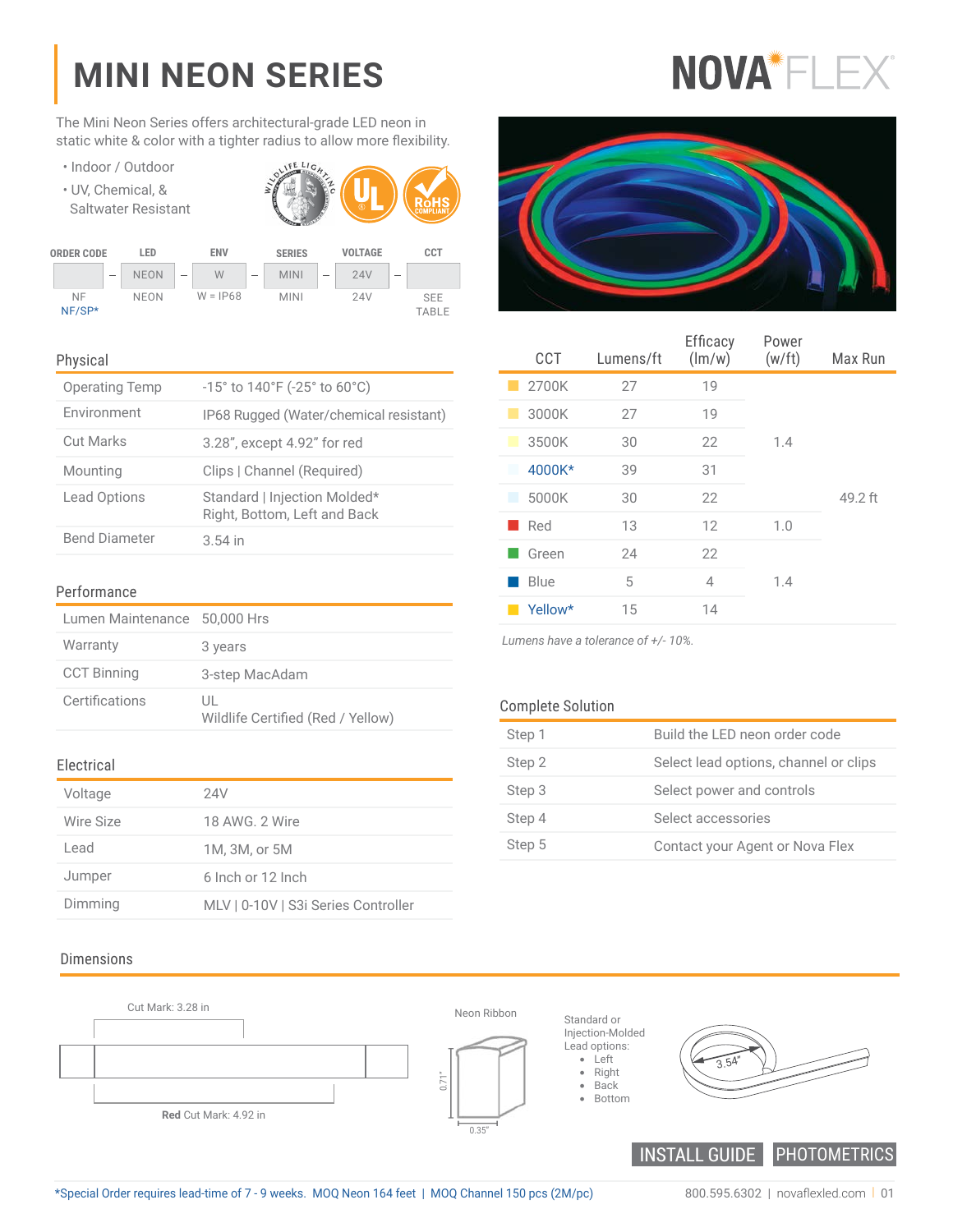### **MINI NEON** CHANNEL OPTIONS

# NOVA<sup>\*</sup>FLEX®

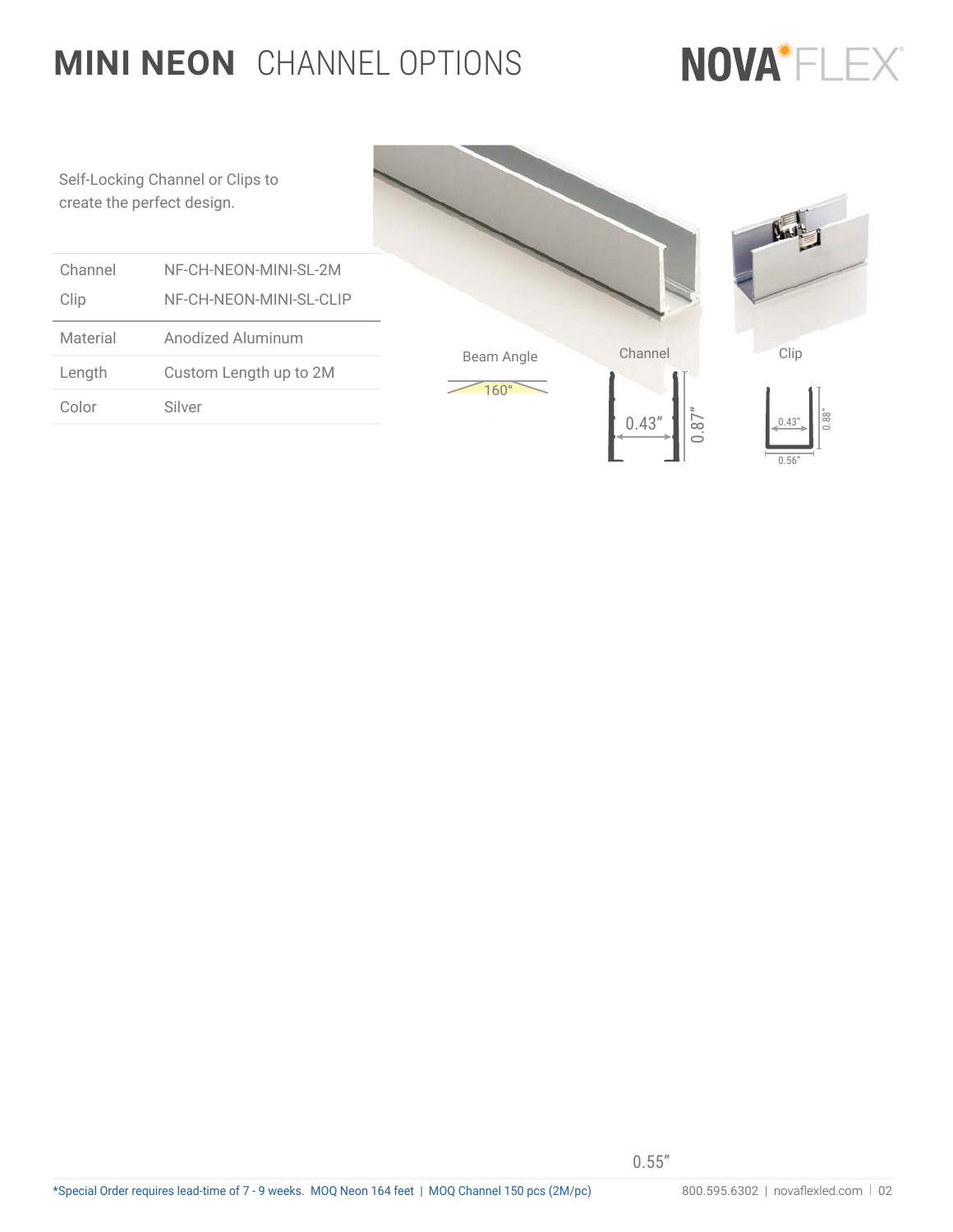### **MINI NEON** DRIVER OPTIONS



|                                         | <b>Product Image</b> | <b>Product Code</b>                                                                           | <b>Wattage</b> | <b>Current/Voltage</b>                                  | <b>Safety</b>                               | <b>Downloads</b>  |
|-----------------------------------------|----------------------|-----------------------------------------------------------------------------------------------|----------------|---------------------------------------------------------|---------------------------------------------|-------------------|
| Universal Dim / Non-Dim                 |                      | NF-PS-UNV-60W-24V<br>Dim 0-10V, MLV, ELV TRIAC<br>View spec sheet for all options             | 60W            | Output Current: 2.5A<br>Input Voltage: 100-277 VAC      | UL8750<br>Class 2<br>Type HL<br>FCC         | <b>SPEC SHEET</b> |
|                                         |                      | NF-PS-UNV-96W-24V<br>Dim 0-10V, MLV, ELV TRIAC<br>View spec sheet for all options             | 96W            | Output Current: 4A<br>Input Voltage: 100-277 VAC        | UL8750<br>Class 2<br>Type HL<br><b>FCC</b>  | <b>SPEC SHEET</b> |
|                                         |                      | NF-PS-UNV-288W-24V<br>Dim 0-10V, MLV, ELV TRIAC<br>View spec sheet for all options            | 288W           | Output Current: 3x4A<br>Input Voltage: 100-277 VAC      | UL8750<br>Class 2<br>Type HL<br><b>FCC</b>  | <b>SPEC SHEET</b> |
|                                         |                      | NF-PS-UNV-384W-24V<br>Dim 0-10V, MLV, ELV TRIAC<br>View spec sheet for all options            | 384W           | Output Current: 4x4A<br>Input Voltage: 100-277 VAC      | UL8750<br>Class 2<br>Type HL<br><b>FCC</b>  | <b>SPEC SHEET</b> |
| 10V Dim Only<br>$\mathbf{r}$<br>$\circ$ |                      | NF-PS-MAXX-30W-24V-0/10V                                                                      | 30W            | Output Current: 1.25A<br>Input Voltage: 100-277 VAC     | UI 8750<br>Class 2<br>Type HL<br><b>FCC</b> | <b>SPEC SHEET</b> |
|                                         |                      | NF-PS-MAXX-288W-24V-0/10V                                                                     | 288W           | Output Current: 20A<br>Input Voltage: 100-277 VAC       | <b>UL 7850</b><br><b>UL1310</b>             | <b>SPEC SHEET</b> |
|                                         |                      | NF-PS-96W-24V-0/10V                                                                           | 96W            | Output Current: 0.96A Max<br>Input Voltage: 120-277 VAC | UL8750<br>Class 2                           | <b>SPEC SHEET</b> |
| Lutron                                  |                      | NF-PS-L3DA-40W-24V-KL<br>Lutron Hi-Lume 1%<br>EcoSystem/3-Wire 24V                            | 40W            | Output Current: 3.3A<br>Input Voltage: 120-277 VAC      | UL8750<br>Class 2<br>Type TL                | <b>SPEC SHEET</b> |
|                                         |                      | NF-PS-L3D0-96W-24V<br>Lutron Hi-Lume Premier<br>0.1% EcoSystem/3-Wire<br>24V Constant Voltage | 96W            | Output Current: 4.0A<br>Input Voltage: 120-277VAC       | UL8750<br>CSA250.13-14<br>Class 2           | <b>SPEC SHEET</b> |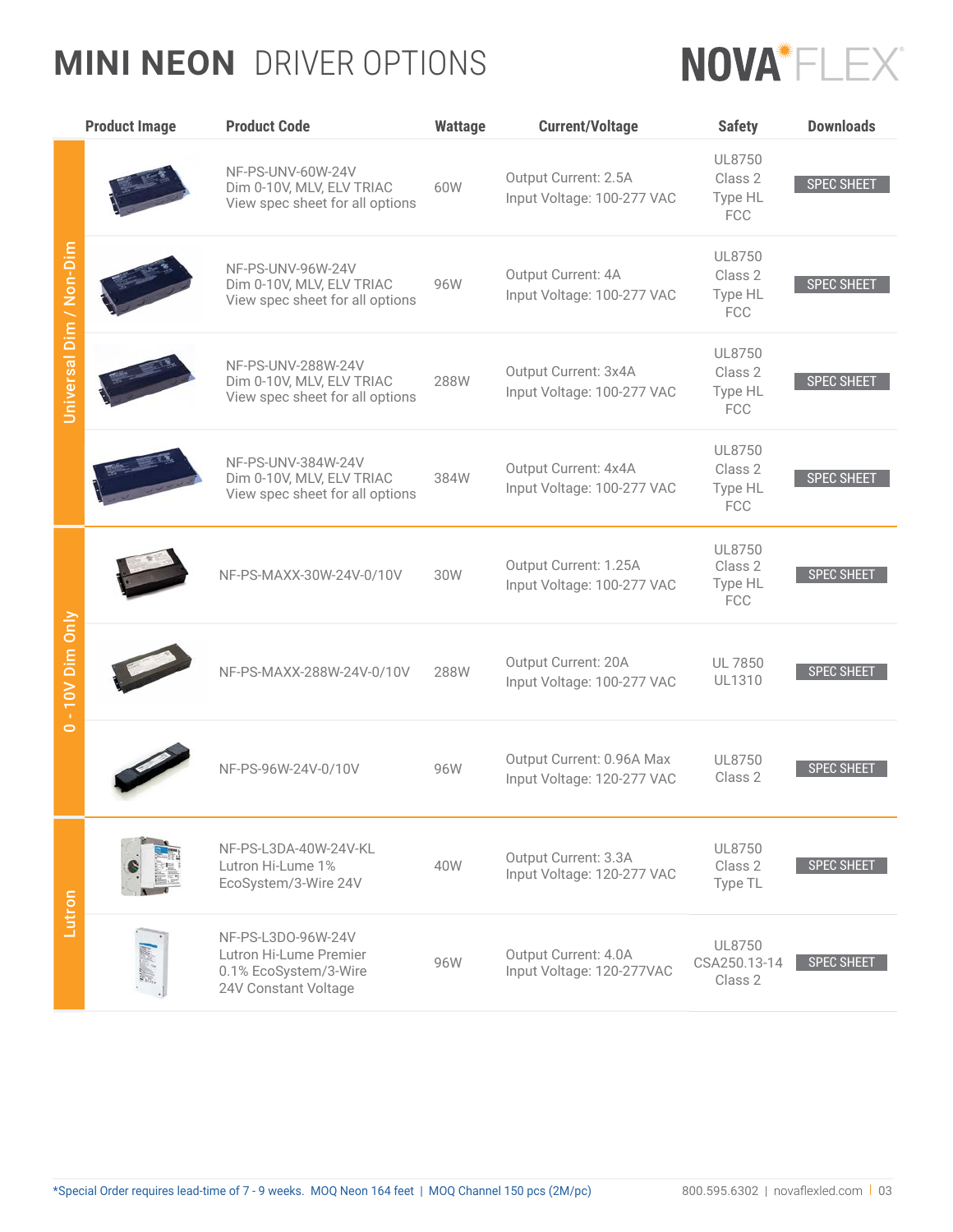### **MINI NEON** CONTROL OPTIONS



|                                      | <b>Product Image</b> | <b>Product Code</b>                                                                | <b>Details</b>                                                                                                               | <b>Downloads</b>  |
|--------------------------------------|----------------------|------------------------------------------------------------------------------------|------------------------------------------------------------------------------------------------------------------------------|-------------------|
| <b>Series</b>                        |                      | S3i Glass Touch-Panel<br>NF-S3i-TP-D                                               | Required to Pair: S3i-WR-1009<br>Zones: 4<br>Power Consumption: 200ma<br>Dimming Function: 0 - 100%                          | <b>SPEC SHEET</b> |
|                                      |                      | S3i Hand-Held Remote<br>NF-S3i-WC-D                                                | Required to Pair: S3i-WR-1009<br>Zones: 6<br>Dimming Function: 0 - 100%<br>Battery Operated: 3 AAA                           | <b>SPEC SHEET</b> |
| $\overline{\overline{\overline{3}}}$ |                      | S3i Push Button Wall Mount<br>NF-S3i-PB-D                                          | Required to Pair: S3i-WR-1009<br>Zones: 1<br>Dimming Function: 0 - 100%<br>Battery Operated: 3V (CR2025)                     | <b>SPEC SHEET</b> |
|                                      |                      | S3i Wireless Receiver<br>All controls above require this product<br>NF-S3i-WR-1009 | Output Power: 240 - 720w<br>Output Current: 4 CH. 5A/CH<br>Input: 12 - 36V DC<br>Dimming: 0 - 100%<br>Can pair with NF-A-UNV | <b>SPEC SHEET</b> |
| Amplifier                            |                      | <b>Universal Amplifier</b><br>NF-A-UNV                                             | Input Voltage: 12 - 36V DC<br>Input Signal: PWM<br>Max Load Current: 20A (5A/4CH)<br>Max Output Power: 240 - 720W            | <b>SPEC SHEET</b> |